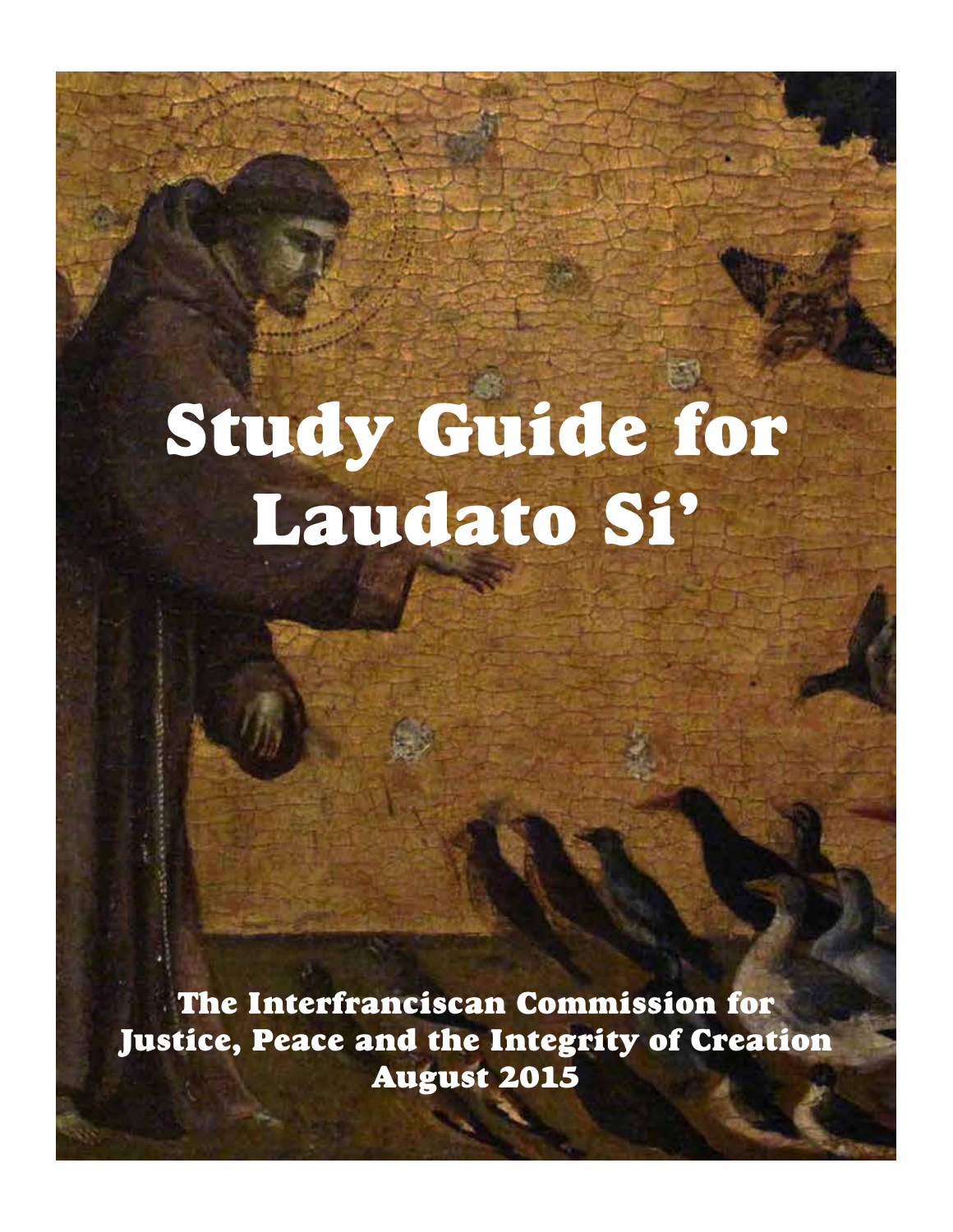## **Canticle of the Creatures**

O Most High, all-powerful, good Lord God, to you belong praise, glory, honour and all blessing.

Be praised, my Lord, for all your creation and especially for our Brother Sun, who brings us the day and the light; he is strong and shines magnificently. O Lord, we think of you when we look at him.

Be praised, my Lord, for Sister Moon, and for the stars which you have set shining and lovely in the heavens.

Be praised, my Lord, for our Brothers Wind and Air and every kind of weather by which you, Lord, uphold life in all your creatures.

Be praised, my Lord, for Sister Water, who is very useful to us, and humble and precious and pure.

Be praised, my Lord, for Brother Fire, through whom you give us light in the darkness: he is bright and lively and strong.

> Be praised, my Lord, for Sister Earth, our Mother, who nourishes us and sustains us, bringing forth fruits and vegetables of many kinds and flowers of many colours.

Be praised, my Lord, for those who forgive for love of you; and for those who bear sickness and weakness in peace and patience - you will grant them a crown.

Be praised, my Lord, for our Sister Death, whom we must all face.

> I praise and bless you, Lord, and I give thanks to you, and I will serve you in all humility.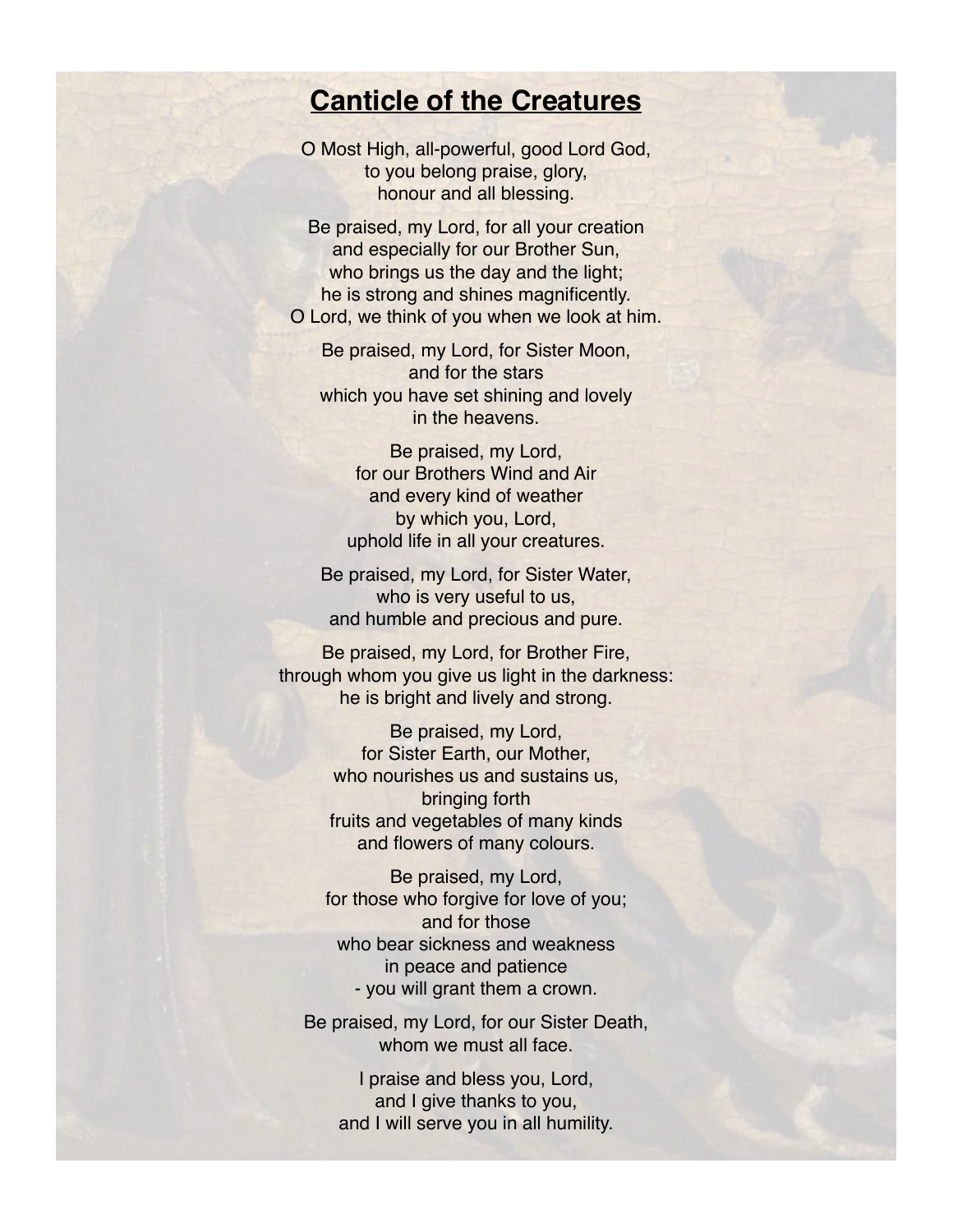## Dear Sisters and Brothers,

# May the Lord give you peace!

It is with great pleasure that we offer this Study Guide for Laudato Si'. As preparations were underway for publication of the encyclical, the Conference of the Franciscan Family (CFF) contacted us, the Interfranciscan Commission for Justice, Peace and the Integrity of Creation (Romans VI), and requested that we anticipate the arrival of the papal letter. In response, we proposed creation of a Study Guide meant to promote reading and study of the encyclical. The CFF accepted our proposal.

This Study Guide is offered in a special way to the Franciscan Family and to those with whom we work. Pope Francis makes it clear that his inspiration, not only for the encyclical but for his papacy as well, is Saint Francis of Assisi. In the letter he comments early on: "I believe that Saint Francis is the example par excellence of care for the vulnerable and of an integral ecology lived out joyfully and authentically." We are invited to embody this message in the world today, living out the example of our model Saint Francis, and hearing clearly the cry of the poor and vulnerable and the cry of the earth.

The Study Guide is also presented to all those of good will who might find it helpful. Pope Francis calls repeatedly in Laudato Si' for dialogue at all levels and between all actors to address the urgent crisis of our day. May we find ways to respond together to his insistent pleas.

Directions for using this Study Guide are very simple:

- It must be used with a copy of the encyclical in hand; the Guide was prepared with the intention of encouraging the individuals and groups who use it to go directly to the words of the Pope. So those who participate need a copy of the encyclical as well as a copy of the Study Guide.
- The Guide is divided into seven sections, one for the introduction and one for each of the six chapters; prepare a schedule of nine meetings: one for a general introduction, one for each of the seven sections, and a final one for evaluation of the experience.
- Choose a leader for the entire program, and a leader for each of the meetings. The leader should remind participants to read the appropriate section of the encyclical before the session, and then make sure that the session flows well and that everyone gets a chance to participate.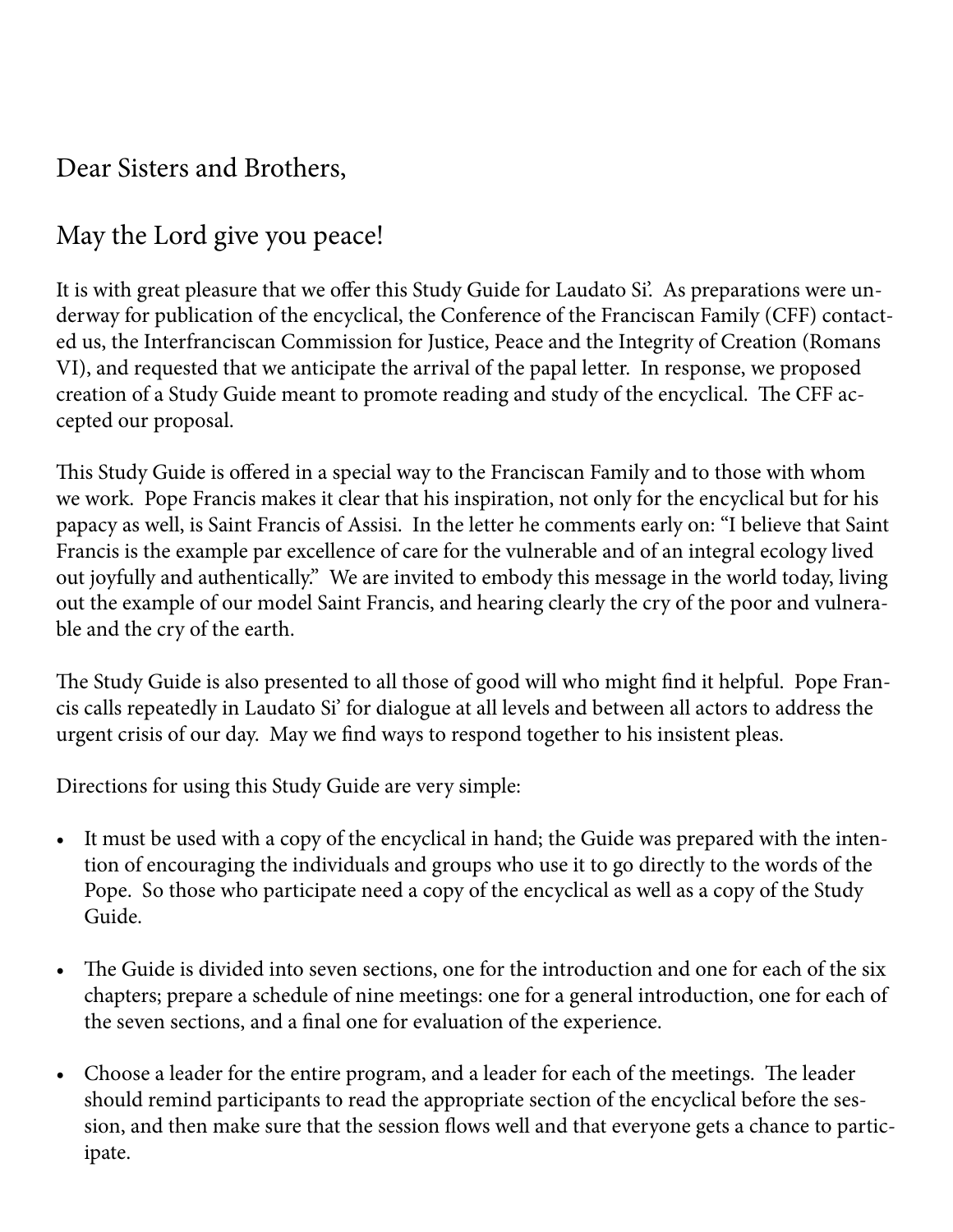- At each session begin with a moment of recollection, prayer, reflection. Why has the group come together? What results are sought? Then go to the Study Guide, to the summary of the section that is under consideration. Read through it slowly. When a comment or a citation catches the attention of participants, go to the encyclical and read the entire section from which the quote is taken. What is the reaction of participants to the section? Then continue with the summary.
- After the summary, continue with the questions for reflection. Wherever possible, find very concrete responses to the questions. How might participants respond individually? How can the group respond together? What proposals might be taken to the larger community? How can the local community become a spark to ignite the larger activities needed to face our global crisis? Constantly look for ways to implement the suggestions made in the encyclical.
- After the first eight sessions, plan a session of evaluation and celebration. What was the group able to accomplish? What steps are necessary to continue the process? How might the group involve others in the struggle? Might it be interesting for those who participated in the study group to form new groups with new participants?

Sisters and brothers, we hope that this Study Guide will encourage you to read and study the encyclical, especially in groups that will then be able to work together to implement its call for the changes needed to confront the current crisis. We are aware that all Guides like this one are culturally limited. So we invite the Franciscan Family in each region to consider preparing a more regionally appropriate study guide. We want to guarantee that the Study Guide will not be an elite document, but one that helps all people to read, understand and live the words of Pope Francis found in Laudato Si'. Please feel free to share it widely.

We pray that this Study Guide will be a useful tool in understanding the message of the encyclical, and in promoting the process of ongoing conversion so essential to living the Gospel life!



The members of Romans VI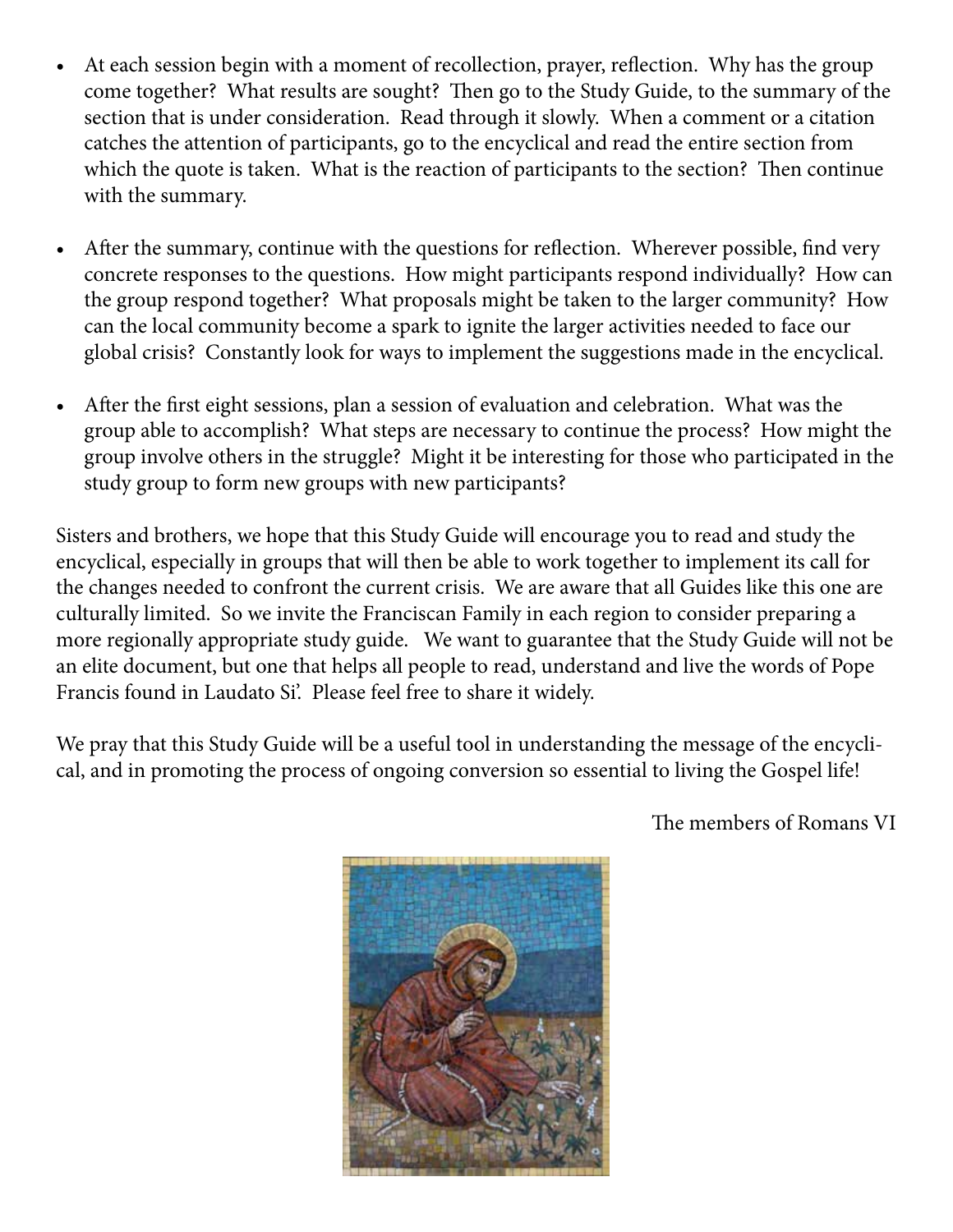## **Introduction**

#### **Summary:**

The subtitle of the Pope's encyclical Laudato Si' makes clear the underlying concern of the letter: On Care for our Common Home. Saint Francis reminds us that "our common home is a like a sister with whom we share our life and a beautiful mother who opens her arms to embrace us (#1). Our sister cries out because of the harm done to her due to our lack of responsibility, and because "We have come to see ourselves as her lords and masters, entitled to plunder her at will" (#2).

Given the situation of environmental deterioration in which we find ourselves, Pope Francis calls on all who live on this planet to enter into dialogue about our common home (#3). He cites his papal predecessors who have previously warned about these problems, commenting that their concerns are echoed in the reflections of numerous scientists, philosophers, theologians and civic groups, along with other Churches and Christian communities and other religions. (#3-9).

Pope Francis comments on the importance of Saint Francis of Assisi for his own life and ministry, and names him "the example par excellence of care for the vulnerable and of an integral ecology lived out joyfully and authentically," thus stating clearly one of the basic themes of the encyclical, the relationship between social justice and care for the environment. The Pope says that: "He (Saint Francis) shows us just how inseparable the bond is between concern for nature, justice for the poor, commitment to society, and interior peace" (#10). We are reminded that unless, like Saint Francis, we ap-

**Questions for Reflection:**

proach nature and the environment with an openness to awe and wonder, "our attitude will be that of masters, consumers, ruthless exploiters, unable to set limits on their immediate needs" (#11).

The Pope states clearly the appeal he is making: "The urgent challenge to protect our common home includes a concern to bring the whole human family together to seek a sustainable and integral development…" (#13), which demands "a new dialogue about how we are shaping the future of our planet" (#14). He recognizes difficulties associated with this appeal, due not only to powerful opposition, but also to lack of interest. "Obstructionist attitudes, even on the part of believers, can range from denial of the problem to indifference, nonchalant resignation or blind confidence in technical solutions. We require a new and universal solidarity" (#14).

The introduction ends with a list of certain themes that will appear throughout the encyclical, and which will help to organize and understand the overall message: "…the intimate relationship between the poor and the fragility of the planet, the conviction that everything in the world is connected, the critique of new paradigms and forms of power derived from technology, the call to seek other ways of understanding the economy and progress, the value proper to each creature, the human meaning of ecology, the need for forthright and honest debate, the throwaway culture and the proposal of a new lifestyle" (#16).

- 1. The name of the encyclical, Laudate Si', highlights the importance of Saint Francis as an inspiration for the letter. Which of the saint's attitudes do you find most engaging?
- 2. Pope Francis makes clear his understanding that environmental degradation and social injustice are grave concerns, and that they are interconnected. How have you experienced this connection? How can we be part of the dialogue to which he is calling everyone?
- 3. Review the themes that are listed in the last paragraph above. In your opinion, which ones are most important?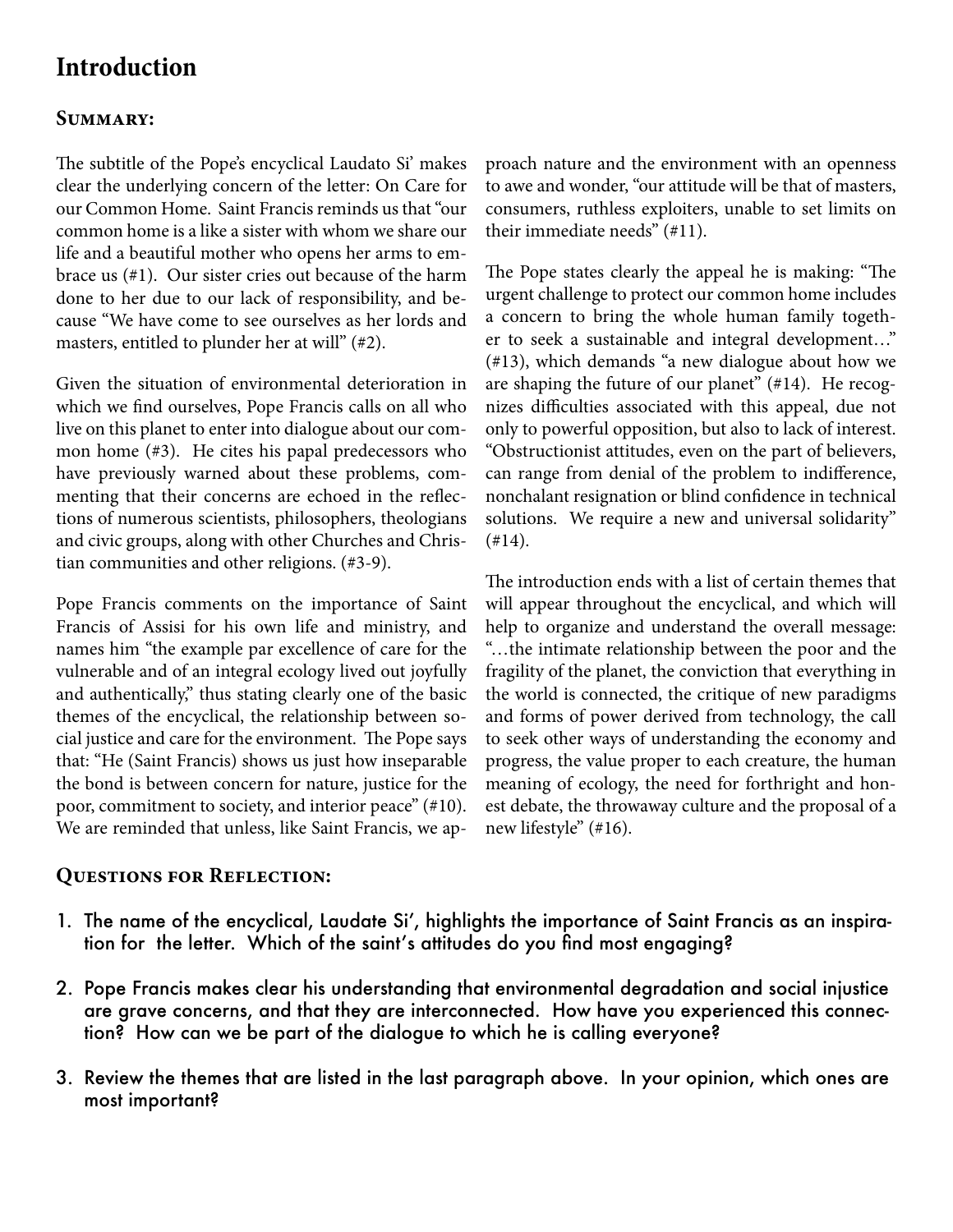## **Chapter 1: What is happening to our common home?**

#### **Summary:**

The first chapter of the encyclical is dedicated to reading the signs of the times, and Pope Francis notes that "we need only take a frank look at the facts to see that our common home is falling into serious disrepair" (#61). While acknowledging that there is a variety of opinions regarding the situation and its possible solutions, he declares that only honest debate among experts who respect one another's views can lead us forward (#61). The encyclical proposes six areas that require such careful analysis.

The first deals with pollution and climate change (#20- 26). Many types of pollution are leading to a broad spectrum of health hazards, especially for the poor, and technology is not the only way to solve these problems (#20). The hundreds of millions of tons of waste generated every year, much of it toxic, radioactive and non-biodegradable, is another form of pollution, and because of it the earth, our home, is beginning to look more and more like an immense pile of filth (#21). These problems are closely related to the throwaway culture in which we live which affects the excluded while reducing things to rubbish; we must learn to preserve resources for present and future generations, while limiting as much as possible the use of non-renewable resources (#22).

Regarding climate change, the Pope states that a very solid scientific consensus indicates that we are presently witnessing a disturbing warming of the climate system. While other factors are involved, studies indicate that most global warming in recent decades is due mainly to human activity, and the problem is aggravated by a model of development based on the intensive use of fossil fuels. Furthermore, many of the poor live in areas particularly affected by phenomena related to warming, and this has led to a tragic rise in the number of migrants seeking to flee the growing poverty caused by environmental degradation. Humanity is called to recognize the need for changes of lifestyle, production and consumption, and to promote effective policies to address these issues (#23-26).

The second area is that of water (#27-31). Fresh drinking water is an issue of primary importance, since it is indispensable for human life and for supporting terrestrial and aquatic ecosystems; the situation is particularly serious in relation to the poor, causing many deaths and the spread of water-related diseases (#28-29). The encyclical is clear in stating that access to safe drinking water is a basic and universal human right (#30).

The third area deals with loss of biodiversity (#32-42). Extinction of plant and animal species caused by humans changes the ecosystem, and future consequences cannot be predicted. This loss entails not only the elimination of resources for us, but the disappearance of species that have value in themselves (#32-33). We must recognize the fact that ALL creatures are connected, and that all are dependent on one another (#42).

The fourth area deals with the decline in the quality of human life and the breakdown of society (#43-47). We must take into account the effects of environmental deterioration, current models of development and the throwaway culture on people's lives (#43). Consideration of these effects indicates that the growth of the last two centuries has not always led to integral development and an improvement in quality of life (#46).

The fifth area is that of global inequality (#48-52). Pope Francis clearly states that "the deterioration of the environment and of society affects the most vulnerable people on the planet," the poorest and the excluded, who are the majority of the planet's population, and who are often treated in international discussions as an afterthought or as collateral damage (#48-49). The encyclical forcefully notes that "a true ecological approach always becomes a social approach; it must integrate questions of justice in debates on the environment, so as to hear both the cry of the earth and the cry of the poor" (#49). The birth rate cannot be used as a scapegoat; we must face the question of "extreme and selective consumerism on the part of some" (#50). Such considerations will lead us to be aware that, in regard to climate change, there are differentiated responsibilities" (#52).

Finally, Chapter 1 addresses the weak response to our environmental problems (#53-59). While we have never mistreated our common home so badly as we have in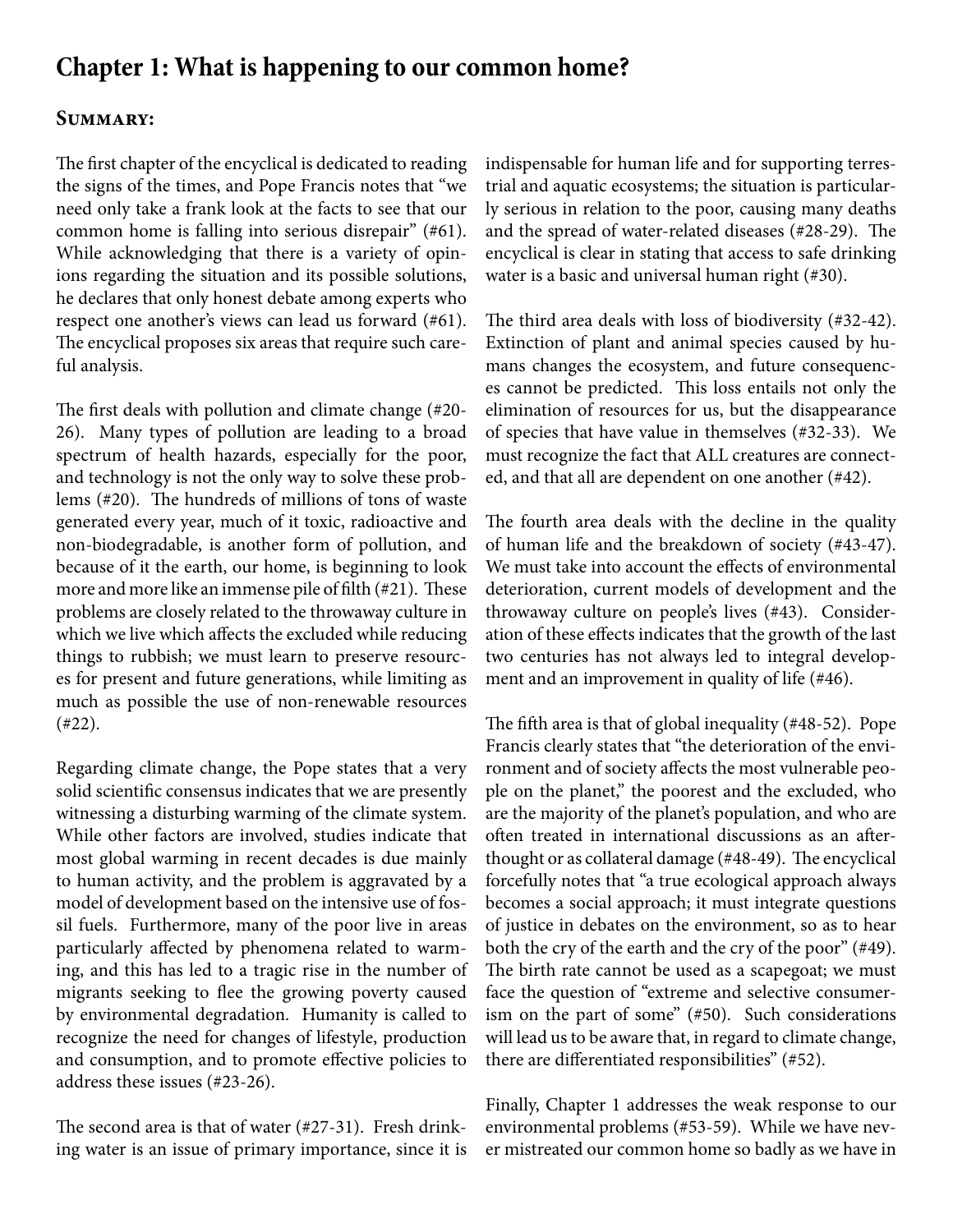the last two hundred years, we have not found adequate responses to this crisis, an indication that international politics are subject to global technology and finance (#53-54). "Any genuine attempt by groups within society to introduce change is viewed as a nuisance based on romantic illusions or an obstacle to be circumvented" (#54). We cannot be satisfied with "false or superficial ecology which bolsters complacency and a cheerful recklessness" (#59), but we must face up to our crisis and make bold decisions.

- 1. Do you agree with the Pope that the Earth, our common home, is falling into serious disrepair? What evidence can you provide to support your opinion?
- 2. Over the last few years there has been contention over the causes of global warming. The Pope says that while there are other causes, the main one is human activity. What do you think? What can we do in our personal, communal and social lives to address the causes of climate change?
- 3. The encyclical calls on everyone to recognize the effects of the environmental crisis on the poor, and to remember that any true ecological approach is always also a social approach to the issues. The Pope also says that in regard to climate change there must be differentiated responsibilities. How might this approach affect our lifestyle?
- 4. What other area of concern presented in Chapter 1 do you consider important in a discussion of the environmental crisis?

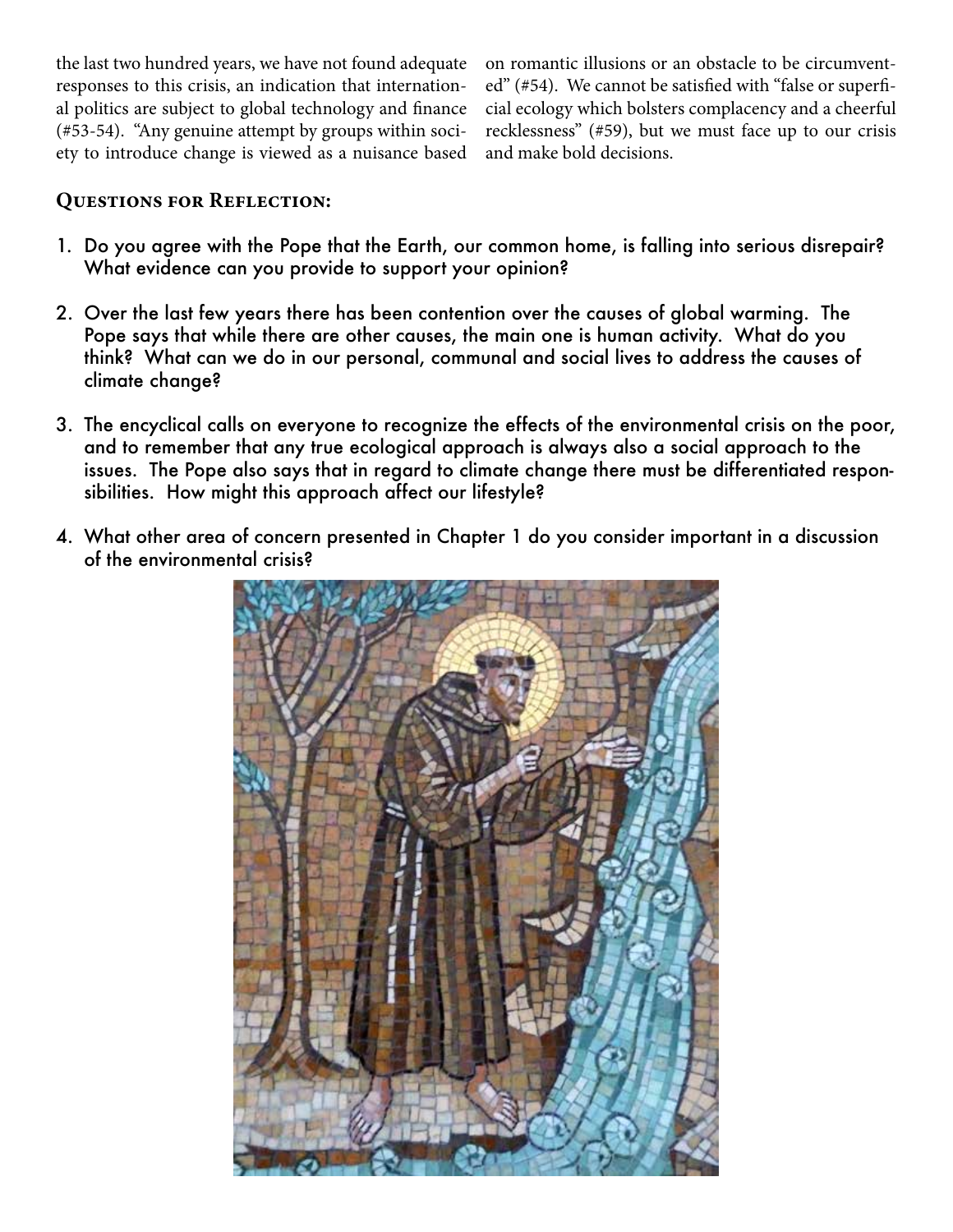## **Chapter 2: The gospel of creation - the Pope's Franciscan vision**

#### **Summary:**

In Chapter 2 of Laudato Si' Pope Francis turns from an exposition of various illnesses afflicting the world and the human family to the development of a treatment plan rooted in faith and the Bible. He begins by reemphasizing the necessity for science and religion to be in dialogue: "If we are truly concerned to develop an ecology capable of remedying the damage we have done, no branch of the sciences and no form of wisdom can be left out, and that includes religion and the language particular to it. The Catholic Church is open to dialogue with philosophical thought; this has enabled her to produce various syntheses between faith and reason" (#63).

The Pope recalls that human beings are part of God's plan for creation (#65). We were meant for relationship with God, each other, and the world in which we live; sin, especially when we presume to take God's place and forget that we, too, are creatures, is a rupture in those relationships (#66). Thus, rather than thinking that "dominion" over the earth and God's creatures (Genesis 1:28) justifies doing whatever we want with them and each other, we are called to be responsible stewards (#67-69).

Pope Francis repeatedly recalls the Biblical message that "everything is interconnected" (#70). Just one person can restore hope and there is wisdom in the Sabbath rest (#71). Contemplating creation can lead us to praise, thanksgiving and a deeper faith in God's saving love for us and a greater desire for justice (#72-74).

The Pope distinguishes between nature ("a system which can be studied, understood and controlled") and creation ("a gift from the outstretched hand of the Father of all, and…a reality illuminated by the love which calls us together into universal communion") (#76). As "the order of God's love" (#77), creation is in further need of development, and that demands the ongoing work of the Holy Spirit and human cooperation, as well as our creativity and the ingenuity that is often evident in the sciences (#78-81). As people in relationship and subjects who are co-creators, we are called to treat other living beings as subjects to be encountered, not objects to be dominated or controlled.

Pope Francis warns: "When nature is viewed solely as a source of profit and gain, this has serious consequences for society" (#82). The purpose and end of the universe is entirely different: "The ultimate destiny of the universe is in the fullness of God, which has already been attained by the risen Christ, the measure of the maturity of all things….Human beings, endowed with intelligence and love, and drawn by the fullness of Christ, are called to lead all creatures back to their Creator" (#83).

This is a very Franciscan vision, and it is expanded in the paragraphs that follow: each part of creation has a God-given purpose, reveals God's goodness and generosity, is interdependent and in some way reveals God without being able to capture the fullness of God (#84- 88). This approach is beautifully expressed in St. Francis' Canticle of the Creatures (#87), the inspiration for the encyclical.

Love for creation, however, cannot obscure the "pre-eminence" of the human person, and at times "more zeal is shown in protecting other species than in defending the dignity which all human beings share in equal measure" (#90). "A sense of deep communion with the rest of nature cannot be real if our hearts lack tenderness, compassion and concern for our fellow human beings" (#91). Care for the natural world is fine as long as we do not ignore our brothers and sisters who are suffering. These two concerns are related: "when our hearts are authentically open to universal communion, this sense of fraternity excludes nothing and no one. It follows that our indifference or cruelty towards fellow creatures of this world sooner or later affects the treatment we mete out to other human beings" (#92).

Because the earth and its goods are essentially "a shared inheritance," Pope Francis reminds us that, in the words of St. John Paul II, "there is always a social mortgage on all private property" (#93). Our natural environment is "a collective good" and everyone's responsibility (#95). As Christians we exercise that responsibility following the example of Jesus, who invited people to contemplate the goodness and beauty of the world, lived in harmony with nature, and worked with his hands, thus sanctifying human work (#96-98). Recognizing the honor and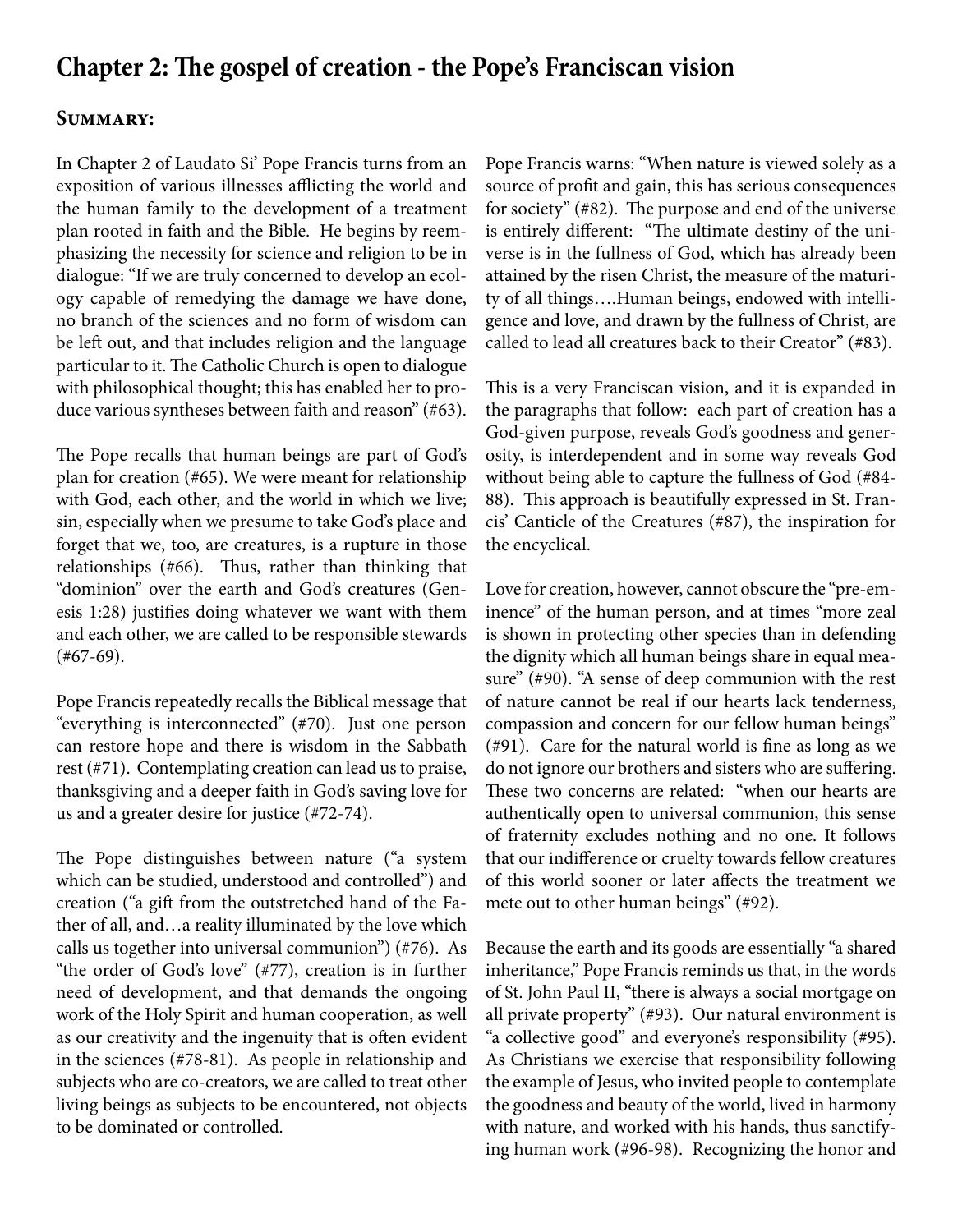responsibility of our calling to live and work as Jesus crisis that currently confronts us. did, we can face with courage the human roots of the

- 1. St. Francis saw himself as a "universal brother," one called to live in harmony with the people and world around him. How can we better reflect that harmony in our own lives, as believers, citizens, workers and consumers?
- 2. Do you find the Pope's distinction between "nature" and "creation" helpful?
- 3. How might this encyclical cause us to read and interpret St. Francis' Canticle of the Creatures in new ways?
- 4. Given the "pre-eminence" of humanity in creation, what does it mean for us to obey God's command to the first humans, created in the divine image, in Genesis 1:28ff?
- 5. How can the vow and tradition of evangelical poverty help others to better understand and treat the environment as a "collective good?"

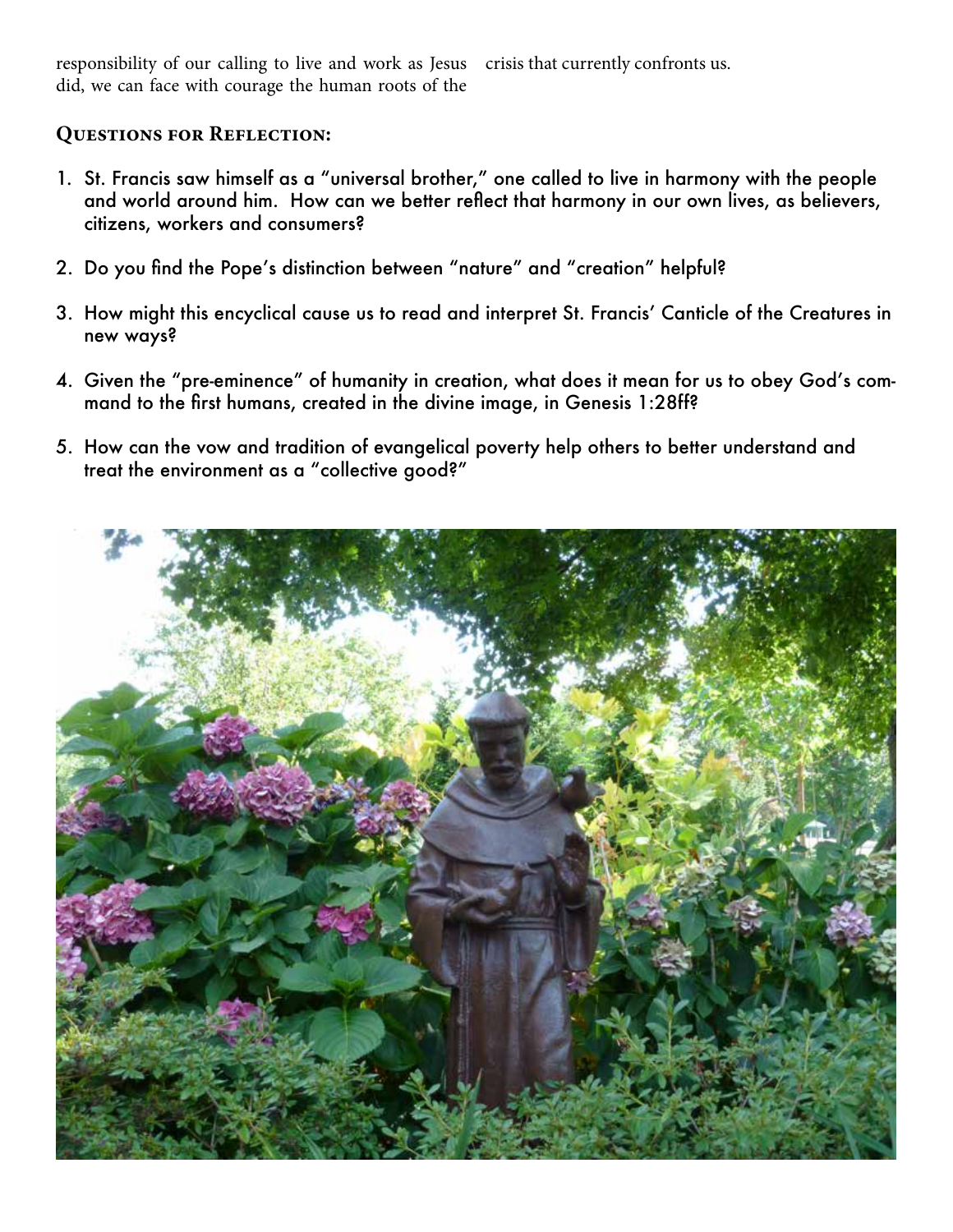## **Chapter 3: Human roots of the ecological crisis**

#### **Summary:**

In the spirit of Saint Francis, Pope Francis focuses on the concerns of our day and gives central attention to the dominant technocratic paradigm and its effects on people and on their actions in the world. He asks us to look at our understanding of the causes of the ecological crisis and to consider what changes we need to make so that all might share in the benefits of technology. He calls for dialogue to create an ethical framework of principles and behaviors, and suggests several areas for discussion and decision-making.

First, we have been brought to a crossroads by our technological developments. We are grateful for those which have improved the quality of human life through medicine, engineering, and communications. Yet it needs to be acknowledged that there have also been disastrous effects. Advances in technology are matched by advances in power, especially for those with the knowledge and economic resources to use them (the Pope cites the use of nuclear bombs, the array of technology used by totalitarian regimes and the deadly arsenal of weapons available for modern warfare). There can be the tendency to believe that an increase in power is an increase in progress. Pope Francis observes, however, that technological development must be accompanied by a development in human responsibility, values and conscience. The situation calls for sound ethics, a culture and spirituality capable of setting limits and teaching clear-minded self-restraint (#102-105).

The second is consideration of the globalization of the technocratic paradigm. Technological products are not neutral, but create a framework which ends up conditioning lifestyle and shaping social possibilities dictated by certain powerful groups that dominate economic and political life. This approach promotes the notion of infinite or unlimited growth, which is based on the lie that there is an infinite supply of the earth's goods (#106). The problems of global hunger and poverty cannot be resolved simply by market growth. Wasteful consumerism offers an unacceptable contrast to dehumanizing privation. From this perception, Pope Francis notes that the deepest roots of our present failures have to do with the direction, goals, meaning and social implications of technological and economic growth. There needs to be

a realization that our struggle to constantly accumulate novelties can lead to a superficial life (#106-114).

A third area of concern is the crisis and effects of modern anthropocentrism. God has given earth to us, and we must use it with respect for its original good purpose. We are not called to mastery over the world, but to responsible stewardship. We are also God's gift to one another. When we fail to acknowledge as part of reality the worth of a poor person, a human embryo, a person with disabilities, it is difficult to hear the cry of nature itself. We cannot underestimate the importance of our relationship with the environment, with others and with God. Pope Francis calls for a new synthesis capable of overcoming the false arguments of recent centuries (#115-121). He declares: "There can be no renewal of our relationship with nature without a renewal of humanity itself. There can be no ecology without an adequate anthropology" (#118); to feel responsible for the world, human beings must first truly understand who they are. Then he urges us to bring our rich Christian tradition into fruitful dialogue with the following three situations:

- 1. Practical relativism. Seeing something as relevant only if it serves immediate interests can lead to environmental degradation and social decay and promote the "use and throw away culture". Some examples Pope Francis cites include human trafficking, organized crime, drug trade, commerce in blood diamonds, the buying of organs, eliminating children and using the fur of endangered species. Political efforts and the force of law will not be sufficient by themselves to bring about change; rather the culture itself must be called into question (#122-123).
- 2. The need to protect employment. In Genesis, man and woman were given the garden in order to preserve and keep it fruitful. From this example, Pope Francis suggests that work understood in relationship to others is what gives meaning and purpose to our human activities. Together with this perception is the awe-filled contemplation of creation which we find in St. Francis of Assisi. Pope Francis asserts that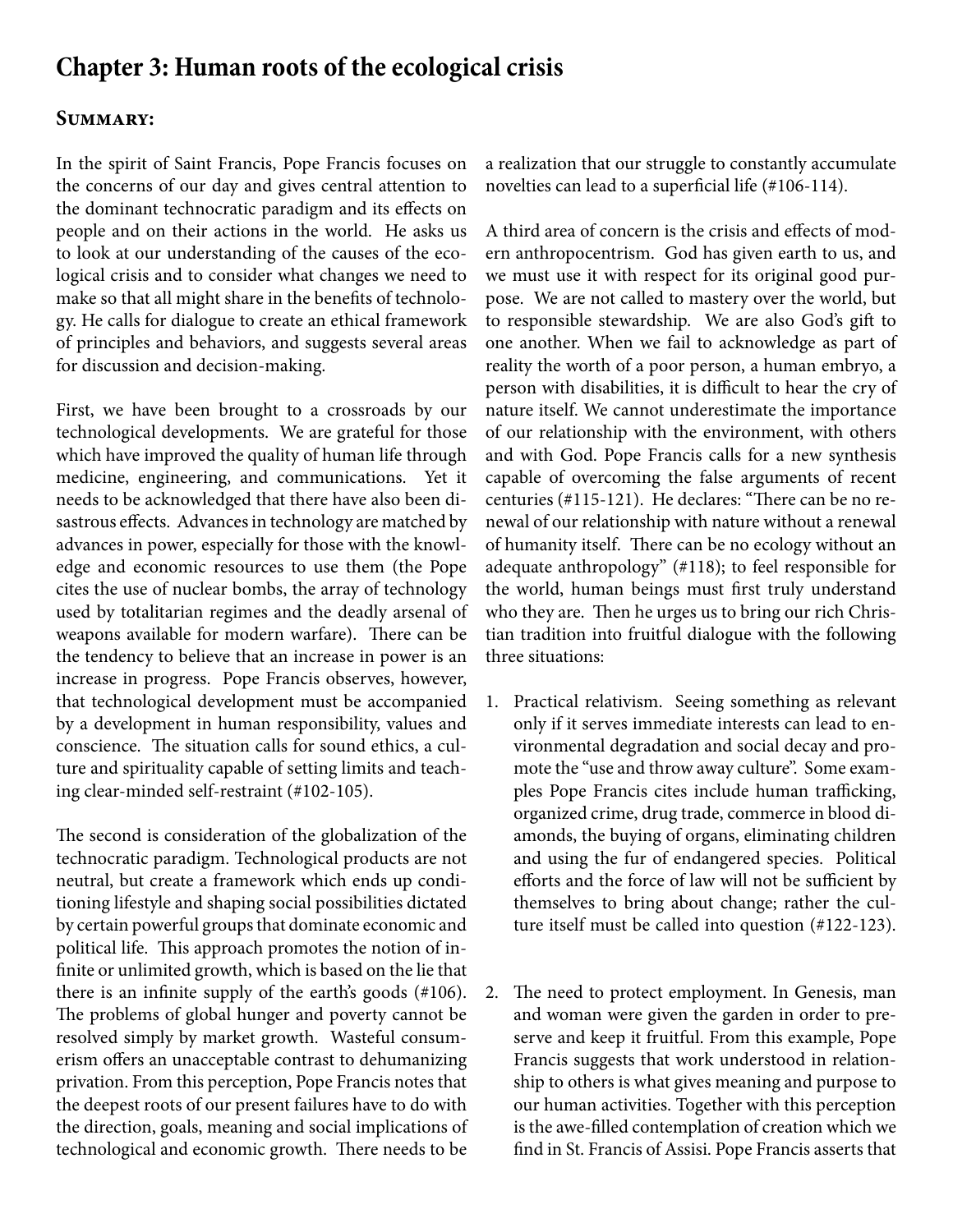when our capacity for contemplation and reverence is impaired, it is easy for us to misunderstand the meaning of work. He encourages work as a means to express our human dignity. As such it should be a setting for rich personal growth, where many aspects of life enter into play: creativity, planning for the future, developing our talents, living out our values, relating to others, giving glory to God. Our lives need to have a balance of reflection and work. With this in mind, helping the poor financially is only provisional; they need to be allowed a dignified life through work. He notes further that technological progress is not when the costs of production are reduced by laying off workers and replacing them with machines. Instead, the creation of jobs is an essential service for the common good. For this

reason "it is imperative to an economy which favors productive diversity and business creativity", and "civil authorities have the right and duty to adopt clear and firm measures in support of small producers and differentiated production" (#124-129).

3. Biological technologies. Pope Francis states that human intervention in plants and animals is permissible when it pertains to the necessities of human life. However, he notes that it is difficult to make a general judgment about genetic modification. A broad, responsible, scientific and social debate needs to take place, one considering all of the available information and including those directly and indirectly affected. Technology separated from ethics will not easily be able to limit its own power (#130-136).

- 1. As a member of a global community, in what ways do you feel that your vision of a satisfying life is affected by the need to constantly purchase and accumulate advanced technology?
- 2. As you reflect on the importance of dialogue with others regarding the human roots of the ecological crisis, how does your Christianity contribute to a fruitful dialogue with others to bring about needed changes? Or, if you do not have a substantial foundation, how do you see yourself developing one?
- 3. Pope Francis is very concerned about anthropology, that is, the way we understand ourselves. What is the meaning of his statement: "there can be no ecology without an adequate anthropology"?
- 4. Do you feel caught into a "use and throw away culture" when technological advances necessitate the purchase of new equipment without the option of upgrading your present one? Can you find a way out of this dilemma?
- 5. Pope Francis emphasizes the importance of contemplation and describes several characteristics of work. Has your work been such an opportunity for you to integrate contemplation and action? How would you see yourself promoting these values for others?
- 6. When you buy products are you conscious of the way the product has been developed? Has the development process respected the employment of persons and the innate characteristics of plants and animals?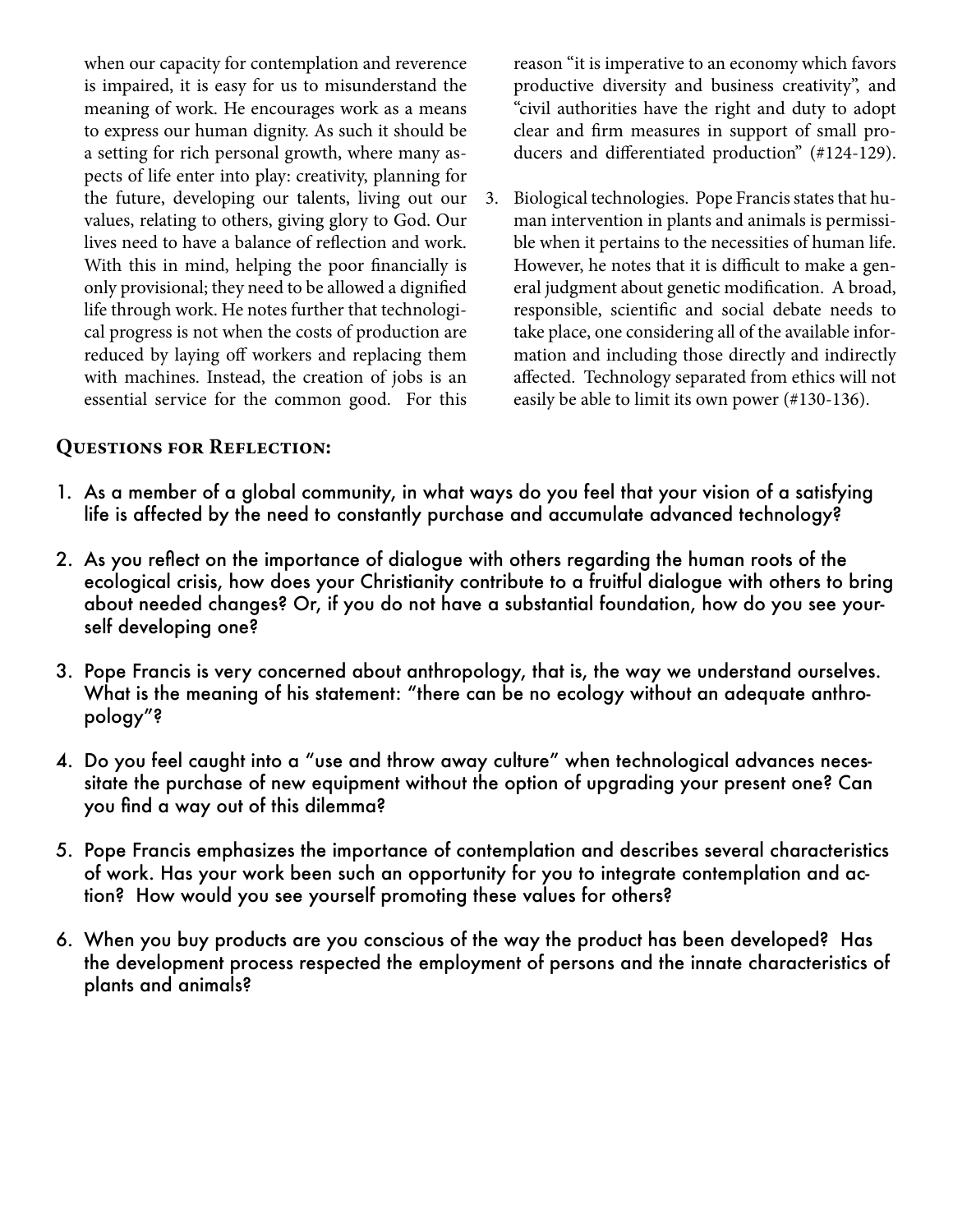## **Chapter 4: Integral ecology**

#### **Summary:**

This chapter is extremely important because Pope Francis defines INTEGRAL ECOLOGY, beginning with the statement that it is one "which clearly respects its human and social dimensions" (#137). He then explains various types of ecology: environmental, economic and social; cultural; and finally the ecology of daily life. The chapter ends with a look at two important principles: the common good, and justice between generations. Let us consider each issue in more detail.

Environmental, economic and social ecology. To reflect on these three dimensions of ecology, Pope Francis emphasizes the dimension of the interconnectedness of all things and "the conditions required for the life and survival of society, and the honesty needed to question certain models of development, production and consumption" (#138). He calls for an INTEGRATED APROACH to a complex crisis: "We are faced not with two separate crises, one environmental and the other social, but rather with one complex crisis which is both social and environmental. Strategies for a solution demand an integrated approach to combating poverty, restoring dignity to the excluded, and at the same time protecting nature" (#139). Researchers must be granted broad academic freedom so that they might better understand the interactions of the system and find ways to address the crisis (#140). The concept of economic growth offers a limited understanding of the issues, and suggests the need for an "economic ecology" capable of appealing to a broader vision of reality, a humanism capable of bringing together the different fields of knowledge, including economics, in the service of a more integral and integrating vision (#141). Furthermore, if everything is related, then the health of a society's institutions also has consequences for the environment and the quality of human life. Institutions that are weak will have negative consequences (#142).

Cultural ecology. The Pope notes that "together with the patrimony of nature, there is also an historic, artistic and cultural patrimony which is likewise under threat" (#143). This threat demands greater attention to local cultures. A consumerist vision of human beings has a leveling effect on cultures. It attempts to resolve all problems through uniform regulations or technical

interventions, and can lead to overlooking the complexities of local problems which demand the active participation of all members of the community (#144). In the context of culture the Pope expresses the need for special care for indigenous communities and their cultural traditions, noting that they are not merely one minority among others, but should be the principal dialogue partners, especially when large projects affecting their land are proposed. Nevertheless, in various parts of the world pressure is being put on them to abandon their lands to make room for agricultural and mining projects (#146).

Ecology of daily life. In this section the Pope deals with the issue of QUALITY OF LIFE which affects everyone. He commends those who with generosity and creativity respond to the environmental limitations of their surroundings, but notes that extreme poverty can lead to immense challenges in regard to quality of life. He mentions the problems raised by lack of housing, criminalization and overcrowding in mega-cities (#148-149, 152). But he also mentions a series of transformations in urban life that could be part of the new vision for our common home (#147-153). Concern for city life, however, should not cause us to overlook rural populations which "lack access to essential services and where some workers are reduced to conditions of servitude, without rights or even the hope of a more dignified life" (#154). The section ends with a recognition of the relationship between human life and moral law, which is inscribed in our nature and is necessary for the creation of a more dignified environment (#155).

The principle of the common good. The Pope emphasizes the common good as a central and unifying principle of social ethics, one which is based on respect for the human person as such (#156-157). He calls on society as a whole, and the states in particular, to defend and promote the common good, showing in a special way solidarity with and preferential option for the poorest of our brothers and sisters (#157-158).

The principle of justice between the generations. The Pope defines intergenerational solidarity as the notion of the common good extended to future generations.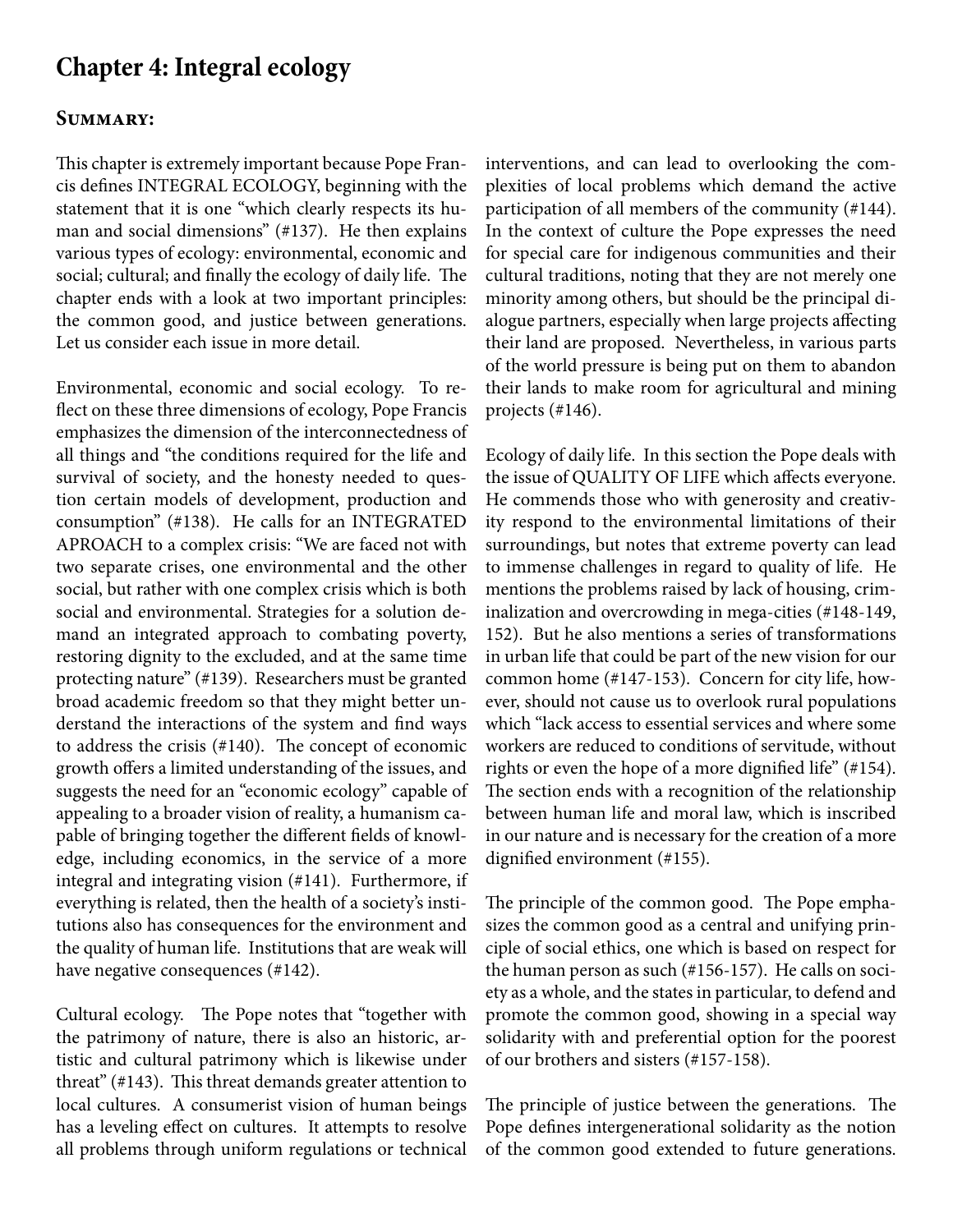He comments that: "Intergenerational solidarity is not optional, but rather a basic question of justice, since the world we have received also belongs to those who will follow us" (#159), adding that our very dignity is at stake. He says that: "The pace of consumption, waste and environmental change has so stretched the planet's capacity that our contemporary lifestyle, unsustainable as it is, can only precipitate catastrophes" (#161). The current crisis demands a very concrete response, and Pope Francis says: "The effects of the present imbalance can only be reduced by our decisive action, here and now. We need to reflect on our accountability before those who will have to endure the dire consequences"  $(+162)$ .

- 1. Pope Francis says that Integral Ecology is an approach that connects environmental problems with social and economic problems. How do you see this connection?
- 2. The Pope speaks about a consumerist vision of human beings and that the pace of consumption, waste and environmental change has stretched the planet's capacity, which can only lead to catastrophes. How do you think we contribute to this situation?
- 3. How do you see the connection between the universal destination of the world's common goods and the evangelical preferential option for the poor?
- 4. Pope Francis affirms that "intergenerational solidarity is not optional, but rather a basic question of justice". What must be done to guarantee a better future for the generations to come?

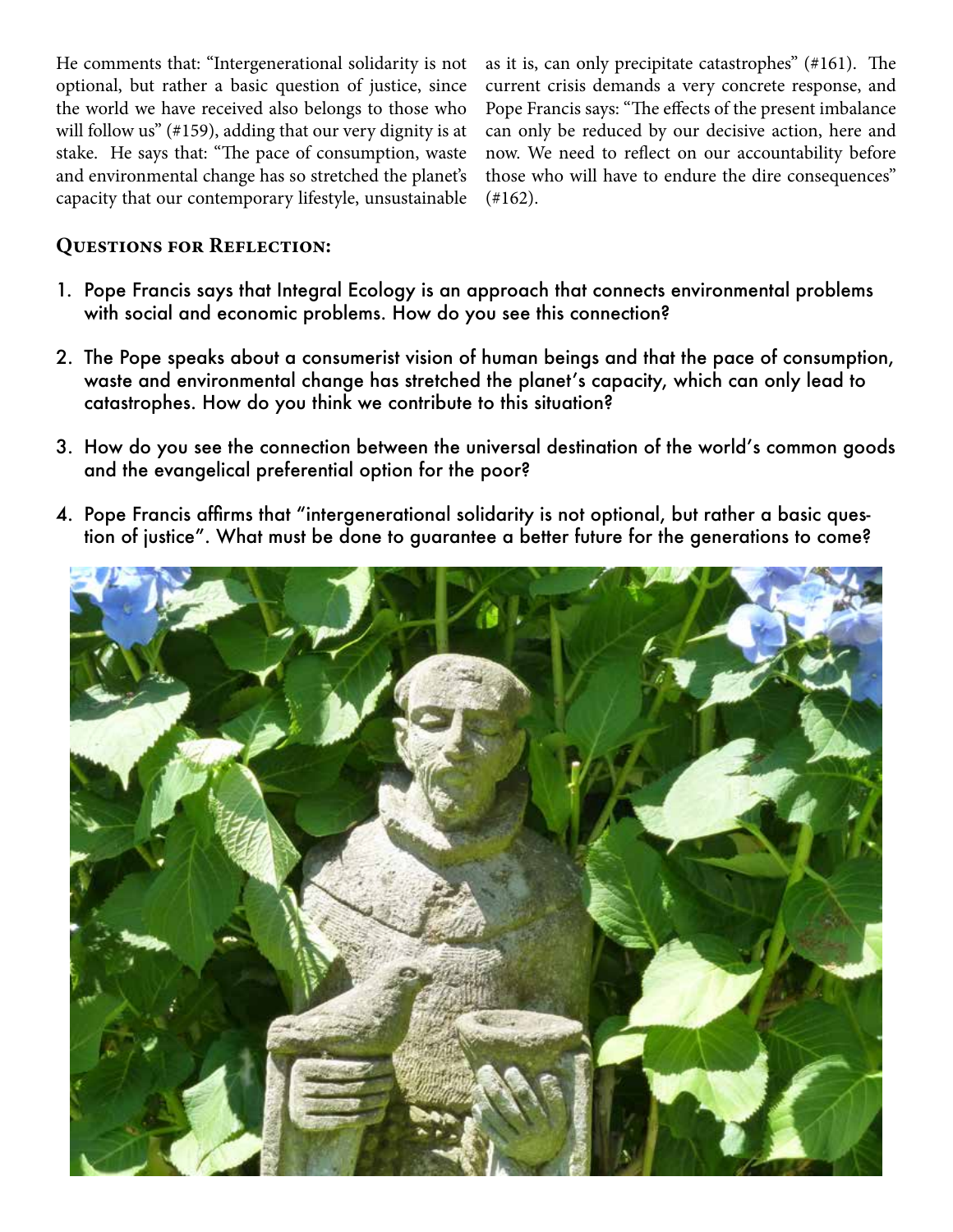## **Chapter 5: Guidelines for action based on dialogue**

#### **Summary:**

In Chapter 5, after having presented his overview of the reality of the planet and the profoundly human causes of environmental degradation, Pope Francis offers his thoughts on the more important paths we might follow to "help us escape the spiral of self-destruction which currently engulfs us" (#163). His approach is built on a series of dialogues that must be carried out: on the environment in the international community; for new national and local policies; for transparency in decision-making; between politics and economics for human fulfillment; between religions and science. The Pope deals with each of these proposed dialogues in more detail, raising the following issues:

Dialogue on the environment in the international community. There is a growing conviction that our planet is a homeland and that humanity is one people living in a common home (#164), which ought to lead us to conceive of a common project for the world and for humanity. Despite some advances, there continues to be a lack of global awareness of the gravity of the situation (#165-170). The Pope speaks of the need for "common and differentiated responsibilities" and for the radical changes demanded by present circumstances (#170). He calls for enforceable international agreements. Global regulatory norms are needed to impose obligations and prevent unacceptable actions; there needs to be agreement on systems of governance for the whole range of so called "global commons" (#173-174).

Dialogue for new national and local policies. It is not enough to focus on the international issues, but winners and losers on the national and local levels must also be identified (#176). Governments should not be concerned primarily with immediate results, driven by consumerist sectors of the population and concentrating on short term growth (#178), but rather with long term goals that guarantee the common good. They should pass laws that promote respect for the environment and the interests of small producers, and which preserve local ecosystems (#179-181). However the Pope is very realistic about the possibility for these long term goals, and notes that "…public pressure has to be exerted in order to bring about decisive political action" (#179).

Dialogue and transparency in decision-making. In this section the Pope deals with the problem of corruption, which can be addressed effectively with transparent and shared political processes (#182). Every environmental impact assessment must be carried out in a way that is interdisciplinary, transparent and free of all economic or political pressure (#183). The Pope calls for dialogue between all of the interested stakeholders, especially the local population, and offers a series of questions that must be raised in order to guarantee integral development (#183-185). He also highlights the need to use the precautionary principle (#186-187). The Pope notes that in the case of strong evidence that irreversible damage may result due to an activity, "a project should be halted or modified, even in the absence of indisputable proof. Here the burden of proof is effectively reversed, since in such cases objective and conclusive demonstrations will have to be brought forward to demonstrate that the proposed activity will not cause serious harm to the environment or to those who inhabit it" (#186).

Politics and economy in dialogue for human fulfillment. "Politics must not be subject to the economy, nor should the economy be subject to the dictates of an efficiency-driven paradigm of technocracy" (#189). Politics and economics must be at the service of life, especially human life, and environmental protection cannot be assured solely on the basis of financial calculations of costs and benefits and market forces (#189-190). We cannot hope that those who are obsessed with profit will take into account concern for nature in their calculations (#190). Limitless growth is not a panacea for all our problems; rather, we need to be more creative and invest in sustainable development (#192-194). "…(T) he time has come to accept decreased growth in some parts of the world, in order to provide resources for other places to experience healthy growth (#193). The Pope reinforces the call for increased responsibility at all levels, citing the need for subsidiarity (#196), and ends the section by challenging politics to work at restoring its own credibility by promoting a clear and transparent approach to our current problems, thus limiting the space where organized crime can function (#197).

Religions in dialogue with science. Life cannot be to-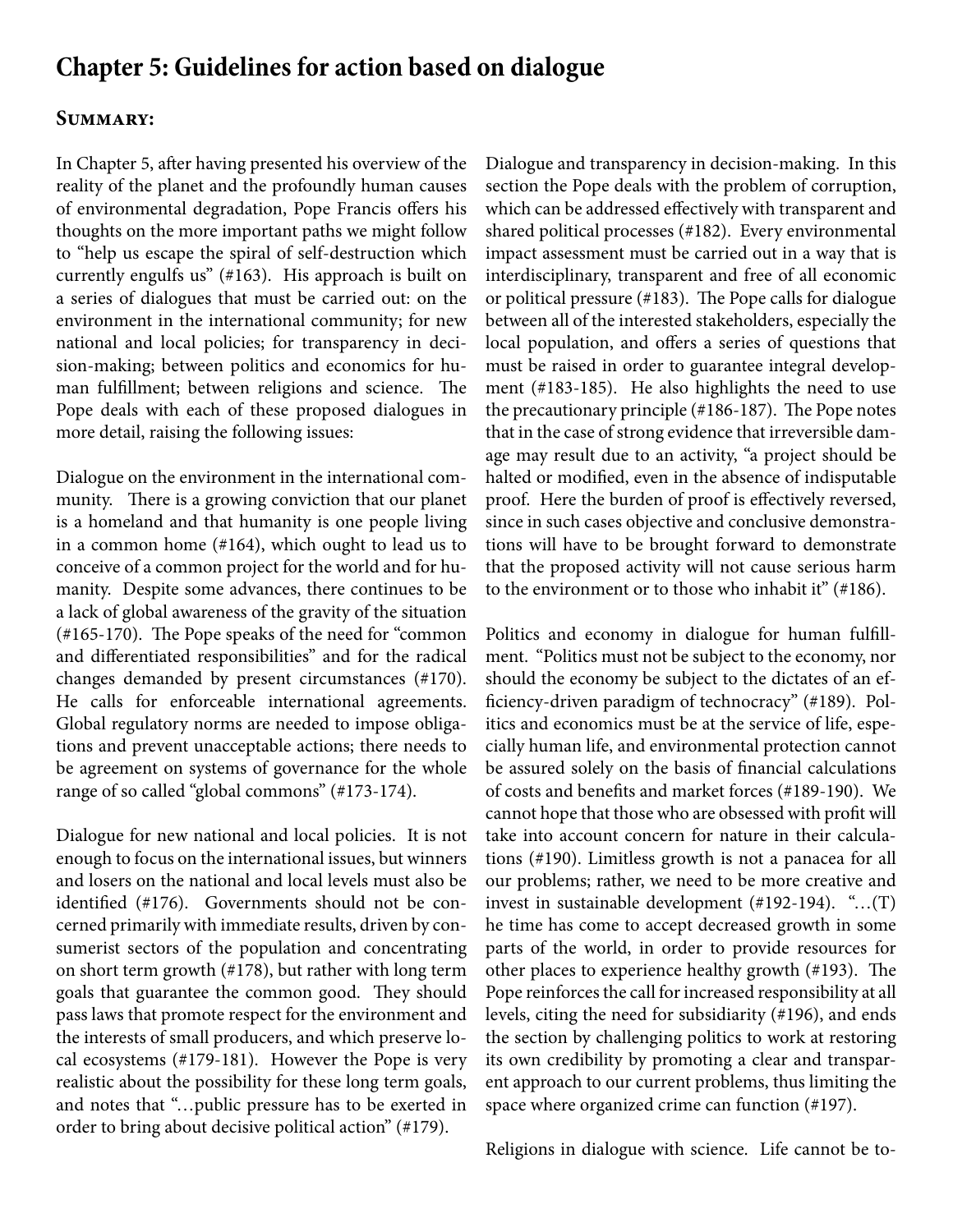tally explained by the empirical sciences, and religious classics foster reflection on ultimate meaning and are able to open new horizons (#199). If we lose sight of the great motivations which make it possible for us to live in harmony, and the values such as sacrifice and goodness, no technical solution will be able to fill the void; believers must live in a way consonant with their faith, and not contradict it by their actions (#200). "The majority of people living on our planet profess to be believers. This should spur religions to dialogue among themselves for the sake of protecting nature, defending the poor, and building networks of respect and fraternity" (#201). The Pope also calls for dialogue among the various sciences and various ecological movements. "The gravity of the environmental crisis demands that we all look to the common good," promoting true dialogue that will lead to concrete results (#201).

- 1. Deforestation; land-grabbing; water pollution; climate change; fossil fuels. Are these mere headlines for us, or are they vital issues raised by Catholic Social Teaching to which we must find concrete responses? Do you agree with the Pope that public pressure is needed to bring about change in these important areas?
- 2. What is your opinion about global agreement on use of the oceans? How much do you know about the issues related to the resources taken from the oceans? Is it just to think about a supranational organism to govern the use of ocean resources? What needs to be done about this issue and where do we need to start?
- 3. Are you aware of the contribution of civil society to environmental questions? Are you aware of positive policy results obtained in your country due to the work of the organizations of civil society?
- 4. Do you think that it is necessary to stay out of politics so as not to "dirty your hands," or are you convinced that we need to participate in political life so that we might help orient its choices? How might we picture politics or economics that are truly dedicated to human fullness and to promoting environmental justice?
- 5. Why do many people see religion and science as opposed to one another? Is this an attitude inherited from the Enlightenment? How have religion and science contributed to the attitude that they are irreconcilable? Is this true?
- 6. Why should I work for a world that is more just, where the poor have a voice and are able to find their own dignity, where they are able to acquire the tools and knowledge necessary to escape their condition?

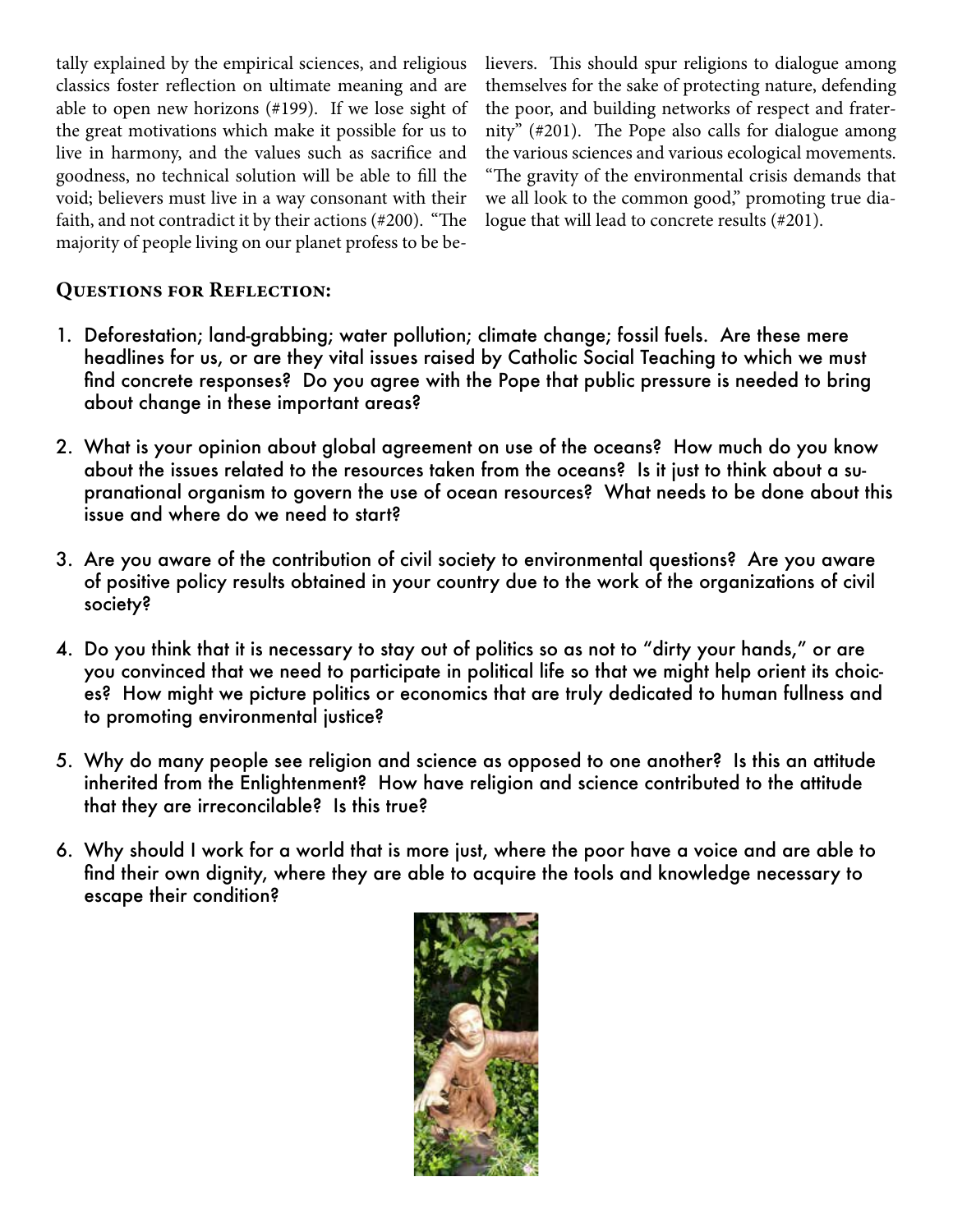## **Chapter 6: Ecological education and spirituality**

#### **Summary:**

The opening sentence of chapter six states the issue clearly in the typical style of Pope Francis: "Many things have to change course, but it is human beings above all who need to change" (#202). He then begins to map out a course.

The first section (#203-208) points us towards a new lifestyle, encouraging individuals and groups to reject consumerism, reminding all that "purchasing is always a moral - and not simply economic - act" (#206). He then calls attention to the Earth Charter, expressing the hope that "ours may be a time remembered for the awakening of a new reverence for life, the firm resolve to achieve sustainability, the quickening of the struggle for justice and peace and the joyful celebration of life" (#207).

The second section (#209-215) calls everyone to an education for the Covenant between humanity and the environment. The Pope declares: "An awareness of the gravity of today's cultural and ecological crisis must be translated into new habits" (#209). He notes that environmental education has broadened its goals, adding a critique of the "myths" of modernity and focusing on establishing harmony within ourselves, with others, with nature and other living creatures and with God. The Pope calls for an "ethics of ecology" (#210).

While speaking of ecological conversion, the Pope suggests the need for an ecological spirituality grounded in our faith and Gospel convictions that foster a passionate concern to protect the world (#216). Appealing once again to the figure of St. Francis of Assisi, he points out that a healthy relationship with creation is one dimension of overall personal conversion (#218), a conversion that entails gratitude and gratuitousness, a loving awareness of our universal communion, and that each creature reflects something of God. He insists, however, that individual efforts alone will not remedy the complex situation of our world; we also need effective community networks (#219).

In the section on Joy and Peace (#222-227), the Pope encourages us to learn from different religious traditions, including the Judeo-Christian, that "less is more", adding that "to be serenely present to each reality, however small it may be, opens us to much greater horizons of understanding and personal fulfillment" (#222). "Christian spirituality proposes a growth marked by moderation and the capacity to be happy with little" (#222), certainly echoing the views of St. Francis.

A life marked by simplicity and sobriety is liberating, a way of living life to the full. It makes people capable of shedding unsatisfied needs, reducing their obsessions and weariness, even living on little, especially when they cultivate other pleasures and find satisfaction in fraternal encounters, in service, and in developing their gifts in music and art, in contact with nature, in prayer (#223).

The Pope recalls the need for being at peace with one's self, an inner peace closely related to care for ecology and for the common good because, lived out authentically, it is reflected in a balanced lifestyle together with a capacity for wonder which takes us to a deeper understanding of life. "An integral ecology includes taking time to recover a serene harmony with creation, reflecting on our lifestyle and our ideals, and contemplating the Creator who lives among us and surrounds us, whose presence 'must not be contrived, but found, uncovered'" (#225). In the context of love of creation, the Pope challenges believers to return to the practice of giving thanks before and after meals to remind us of our dependence on God for life, to strengthen our feeling of gratitude for the gifts of creation, acknowledge those who by their labors provide us with these goods, and reaffirm our solidarity with those in greatest need (#227).

Section 5 on civic and political life (#228-232) states that care for nature is part of a lifestyle which includes the capacity for living together and communion, ultimately extending "universal fraternity" to all creatures, even the wind, sun and clouds (#228). The Pope issues an impassioned plea: "We have had enough of immorality and the mockery of ethics, goodness, faith and honesty. It is time to acknowledge that lighthearted superficiality has done us no good. When the foundations of social life are corroded, what ensues are battles over conflicting interests, new forms of violence and brutality, and obstacles to the growth of a genuine culture of care for